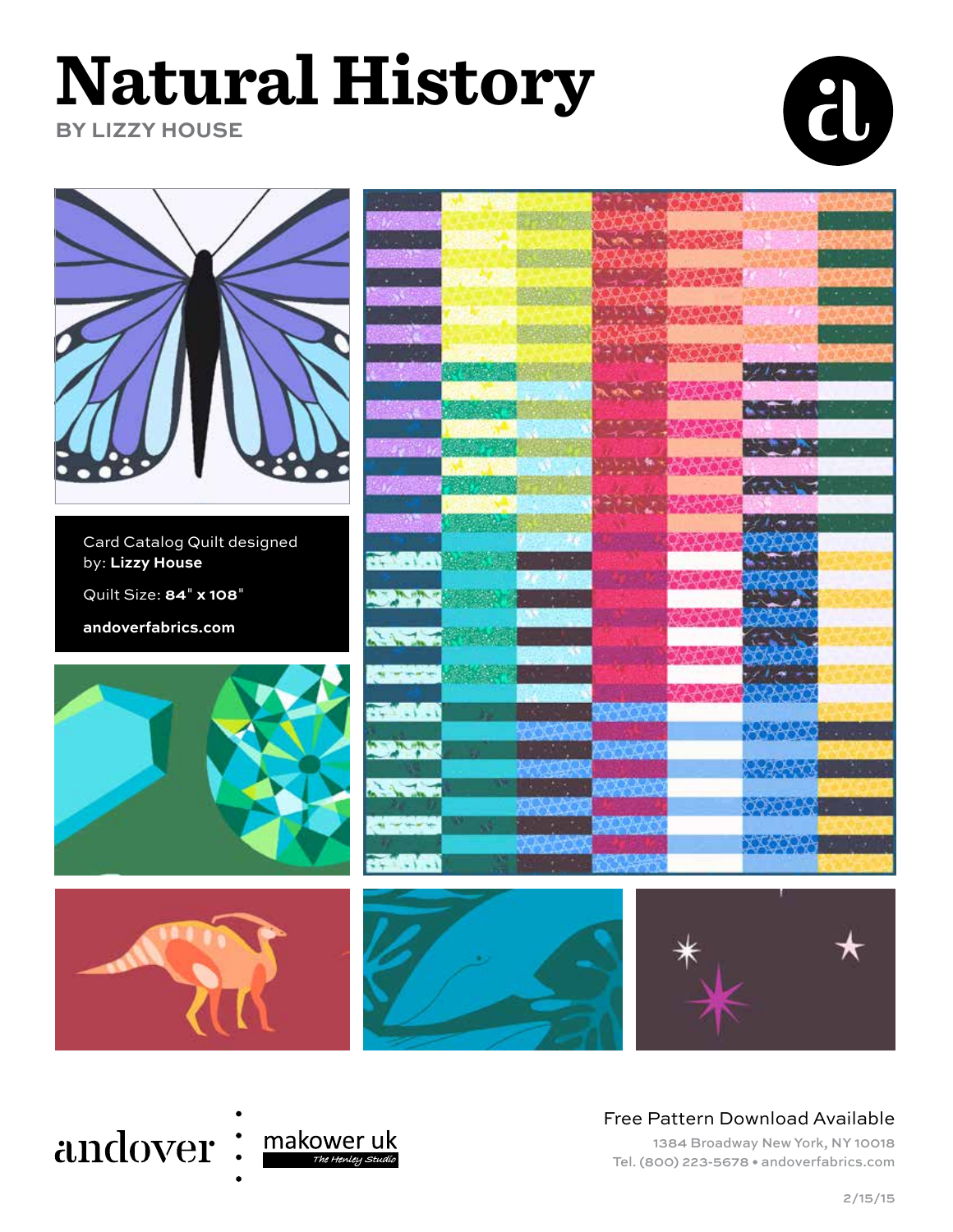# **Card Catalog Quilt**

Introducing Andover Fabrics new collection: **NATURAL HISTORY** by Lizzy House Quilt designed by Lizzy House



Quilt finishes 84" x 108"

*What is light and dark and fun all over? This contemporary quilt with its optical illusions–which colors are in the foreground and which in the background?–will make quite an impact in any room. The fun will be in arranging the multiple prints to create a quilt that is uniquely yours.* 

### **Cutting Directions**

**Note:** Read assembly directions before cutting patches. All measurements are cut sizes and include **4**" seam allowances. WOF designates the width of fabric from selvedge to selvedge (approximately 42" wide).

#### **Fabric A**

Cut (10) strips 2**2**" x WOF for binding Cut (9) rectangles 3**2**" x 12**2**"

#### **27 Prints** From each:

Cut (9) rectangles 3**2**" x 12**2**"

#### **Backing**

Cut (3) panels 39" x 92", pieced to fit quilt top with overlap on all sides

### **Fabric Requirements**

|                        |            | Yardage                 | Fabric   |
|------------------------|------------|-------------------------|----------|
| **Fabric A             | setting    | $1\frac{1}{4}$ yards    | 5677-B1  |
| 27 Prints              | setting    | $\frac{3}{8}$ yard each |          |
| 7834-B                 | 7834-G     | 7834-N                  | 5980-G   |
| 5980-N                 | 5977-MB    | 5977-MGT                | 5977-MNO |
| 5677-B2                | 5677-E     | 5677-G1                 | 5677-G2  |
| 5677-P                 | 5677-P1    | 5677-R                  | 5677-V   |
| 5677-Y                 | 7829-B     | 7829-C                  | 7829-E   |
| 7829-L                 | $7829 - 0$ | 7829-R                  | 7829-V   |
| 7829-W                 | 7829-Y1    | $*5980 - B1$            |          |
| <i><b>*Backing</b></i> |            | $7\frac{3}{4}$ yards    | 5980-B1  |
| **includes binding     |            |                         |          |

## **Making the Quilt**

**1.** Referring to the Quilt Diagram, arrange the rectangles in 7 vertical rows of 36 patches each, noting placement of each fabric. Feel free to arrange the fabrics as you wish. Once you are satisfied with the arrangement, sew the 36 patches in order in each row. Press seam allowances in opposite directions in alternating rows. Join the rows.

#### **Finishing the Quilt**

**2.** Layer the quilt with batting and backing and baste. Quilt in the ditch around the patches. Quilt around the printed motifs in the rectangles as you wish. Bind to finish the quilt.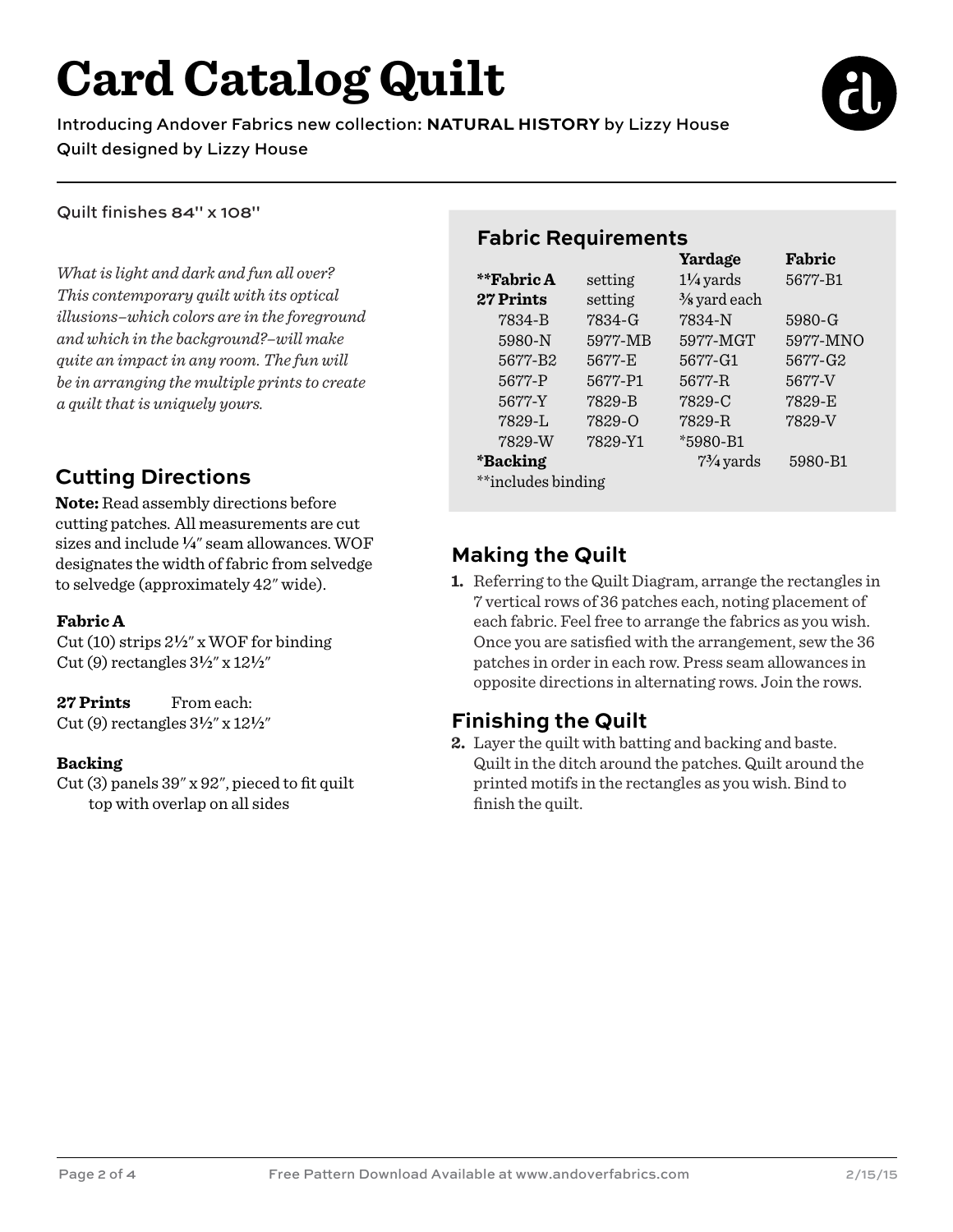

# **Quilt Diagram**